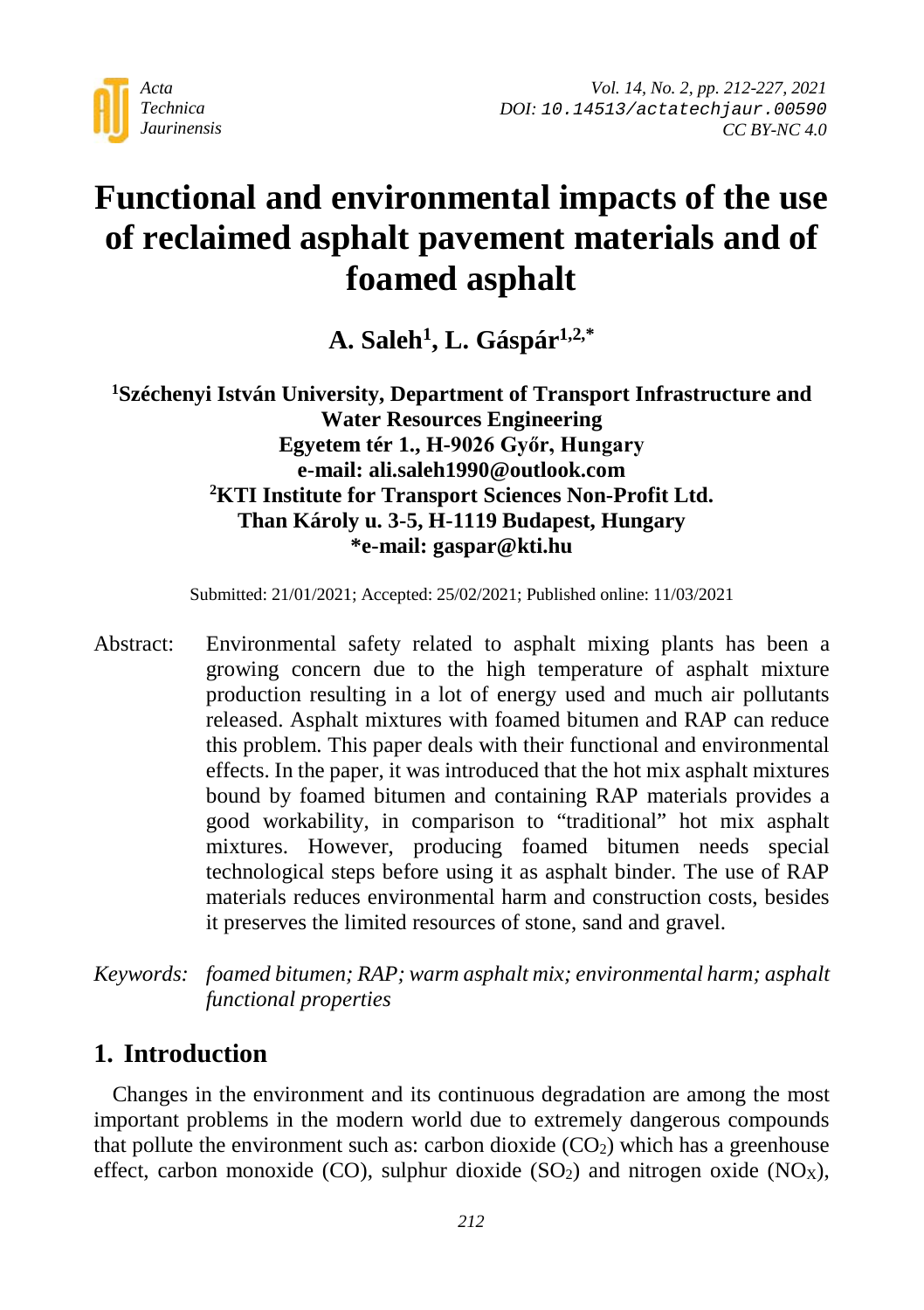which causes excess acidity in the environment [1]. Hot asphalt mixing plants have a large contribution to these emissions because they require heating the asphalt to high temperatures ranging between 140 and 200°C to ensure the best coating with aggregates during production HMA, in addition to heating the stones to a high degree [2].

On the other hand, high temperatures require use of much energy and lead to high emissions of dangerous gases  $(CO_2, SO_2, NOx)$  with dust scattering in the atmosphere (Fig. 1) [3], which threatens the environment and workers' health. In order to mitigate these harmful effects, modern asphalt technology concentrates on the use of eco- friendly technologies [4]. Several techniques were developed that led to a significant decrease in temperature (Fig. 2) and the emission of harmful compounds [5].



*Figure 1. Emissions of mixing plant pollutants [3]*

Many countries seek to spend money on new construction methods instead of spending on maintenance and rehabilitation due to the convergence of their costs in a large proportion, so they must find feasible alternatives [6]. Foamed bitumen was found to be the best alternative because of the following reasons:

In pavements with "unfoamed" bitumen, the damage increases twice when the load is increased by 20%, while in the pavements with foamed bitumen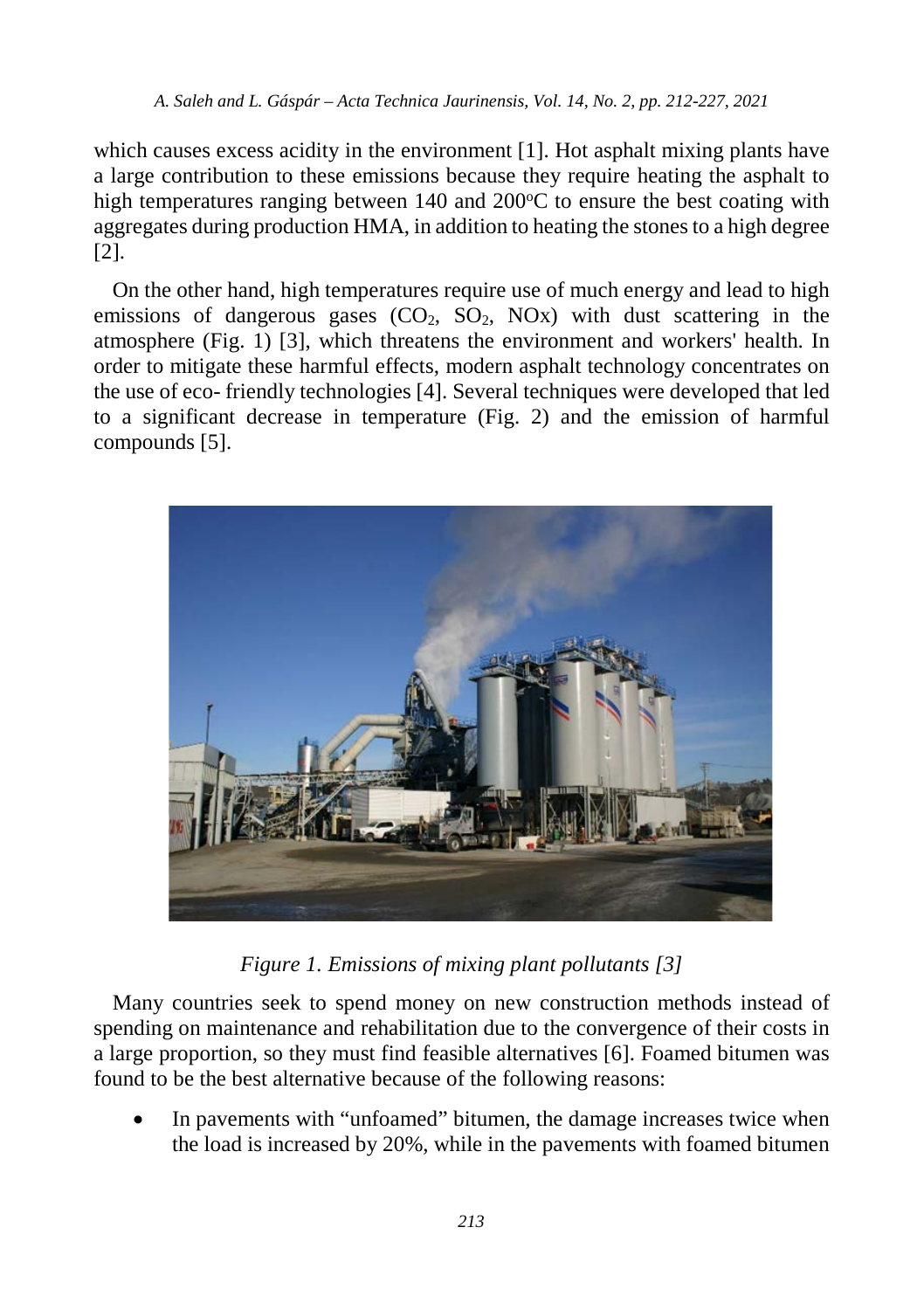binder the damage does not increase more than twice as a consequence of 20% increase in load [7].

• Foamed bitumen has a higher resistance to fatigue in wet conditions compared to that of bituminous emulsions and mixes [8].



*Figure 2. Heating needs of various asphalt mixture types [8]*

Foamed bitumen is suitable for pavement repair that has been repeatedly patched; and it can offer a durable solution for pavement sections with large and uncontrollable overloading. There are some other important advantages: increase in granular shear resistance, favourable fatigue resistance, low moisture content compared to bituminous emulsion, good resistance to extreme weather (e.g. heavy rain) effects, fastest way of pavement rehabilitation due to ease of application, speed and compatibility with a wide range of species [9].

# **2. Application areas of foamed bitumen**

Foamed bitumen is used mainly as the binder of a warm or a cold asphalt mixture.

### **2.1. Warm asphalt mixes**

The development of warm mix asphalt when producing asphalt led to the significant reduction of carbon footprint, coming from its rather low mixing temperature between 100 and 140 $^{\circ}$ C [10]. The water is heated above 100 $^{\circ}$ C in the hot bitumen so some of it evaporates resulting a mixture of steam, water and bitumen, which is then mixed with the aggregate at low temperature. This foaming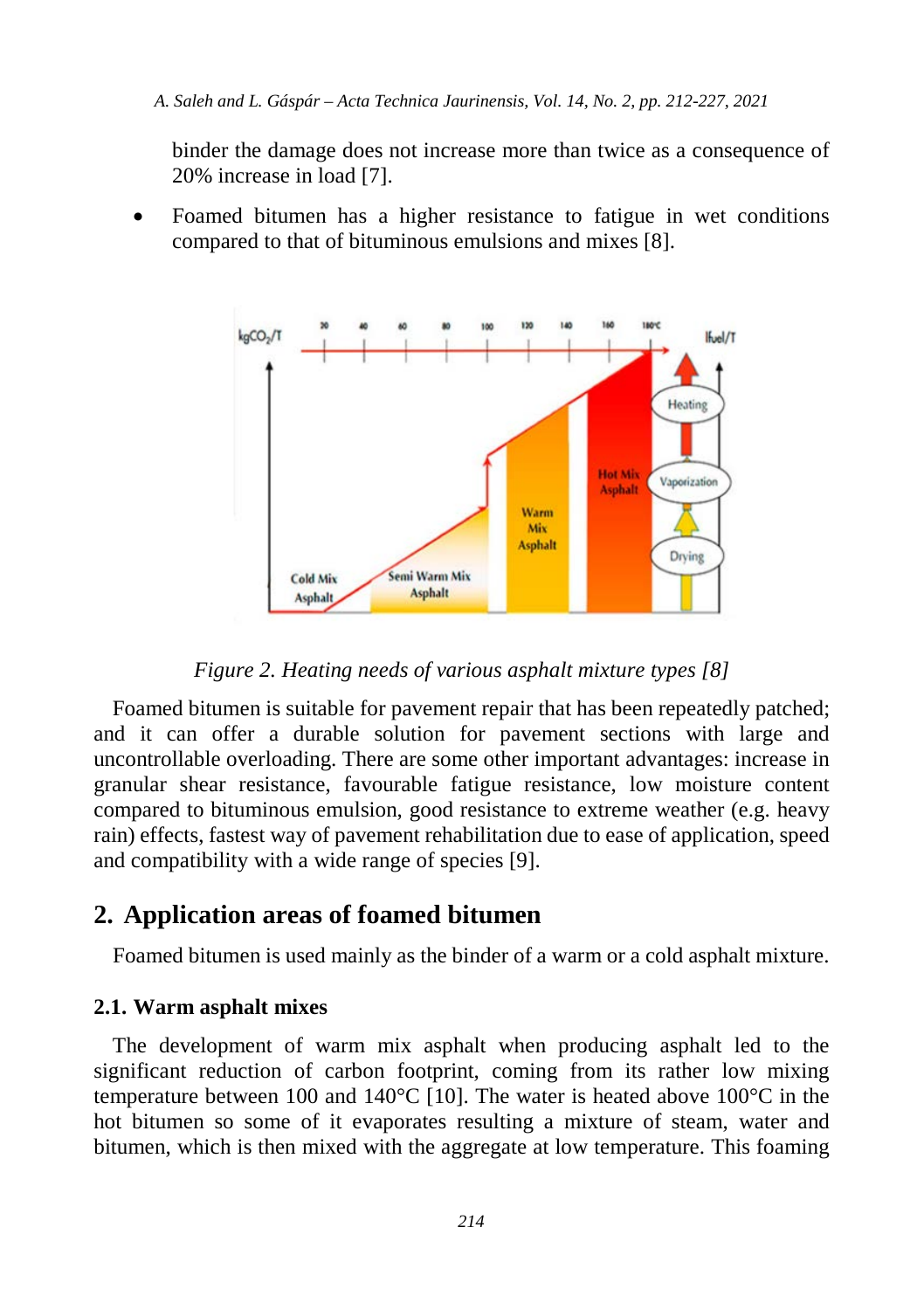enables the aggregates to be coated by the bitumen at a lower temperature as shown in Fig. 3 [11].



*Figure 3. Environmental difference between the production of HMA or WMA [11]*

The quantity of water used amounts to 1.2-2.0% of bitumen weight, which is controlled by a flow meter [10].

The main benefits of producing warm mix asphalt compared to traditional hot one are as follows:

- Lower manufacturing costs
- Less fuel consumption
- Reducing carbon dioxide emissions into the atmosphere
- Reducing harmful vapour and smell in the asphalt mixing plant
- Reducing harmful vapour and smell at the paving site (Fig. 4), thus providing a safer working environment for pavers [12].

The major advantage of using warm mix asphalts is the significant reduction in emissions, every 11°C reduction in mixing temperature halves the emissions entering the atmosphere [13]. It is also an important fact that any HMA production plant can be used to produce WMA, as well [14]. Table 1 presents the production of warm mix asphalt in some selected countries in the period 2013-2019 [15].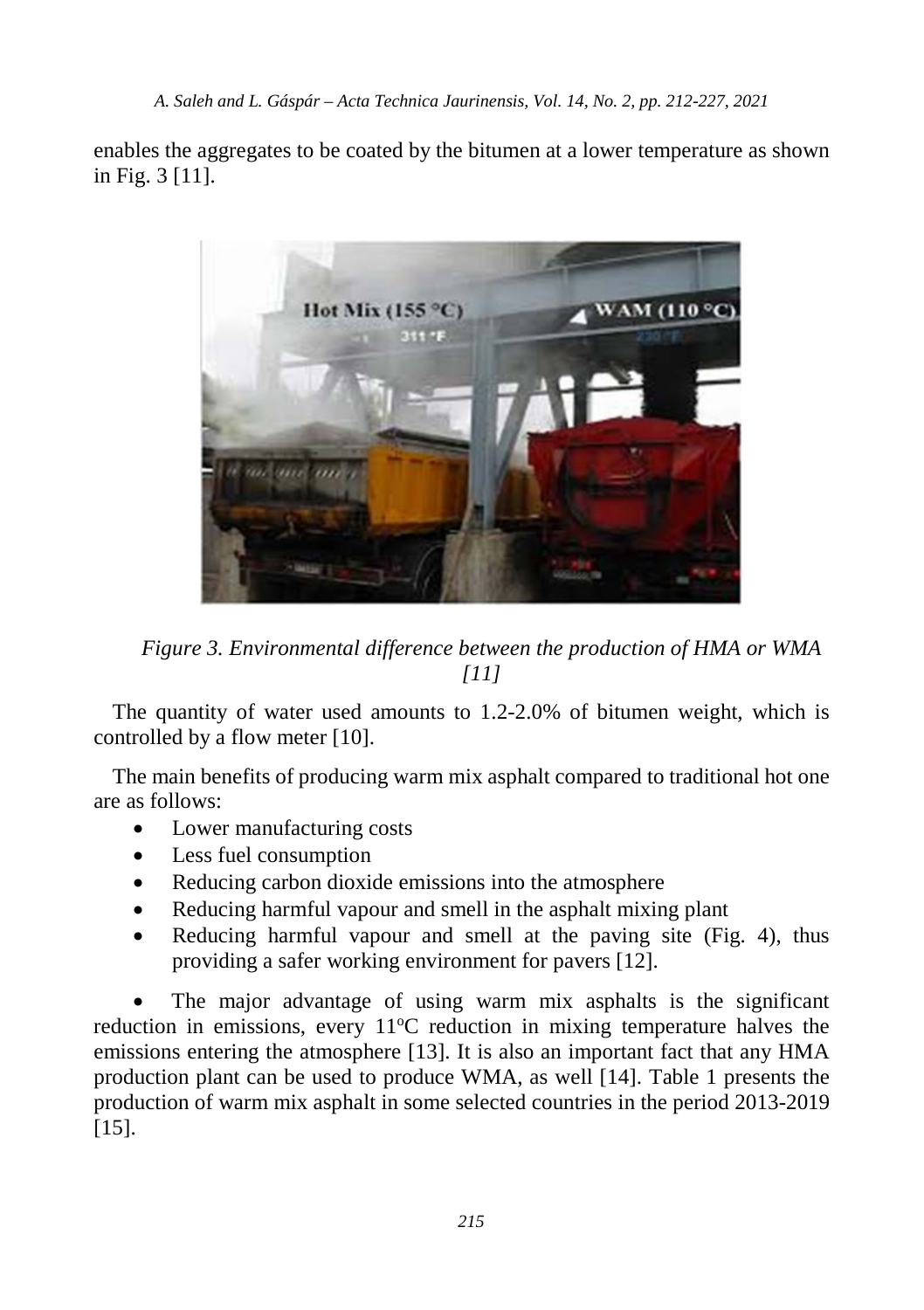

*Figure 4. Environmental difference between the laying of HMA and WMA [12]*

| Table 1. Production of warm mix asphalt in some selected countries in the period |  |                |  |  |  |
|----------------------------------------------------------------------------------|--|----------------|--|--|--|
|                                                                                  |  | 2013-2019 [15] |  |  |  |

| 2010 2017 1101     |                                                                       |        |        |        |       |  |  |
|--------------------|-----------------------------------------------------------------------|--------|--------|--------|-------|--|--|
| Country            | Warm (100-150°C) asphalt mixture<br>production (million tons) in year |        |        |        |       |  |  |
|                    |                                                                       |        |        |        |       |  |  |
|                    | 2013                                                                  | 2015   | 2017   | 2018   | 2019  |  |  |
| Czech Republic     | 0.03                                                                  | 0.02   | 0.07   | 0.08   | 0.00  |  |  |
| <b>Denmark</b>     | 0.12                                                                  | 0.20   | 0.34   | 0.33   | 0.32  |  |  |
| <b>Finland</b>     | 0.00                                                                  | 0.24   | 0.43   | 0.31   | 0.20  |  |  |
| <b>France</b>      | 3.55                                                                  | 4.55   | 3.82   | 3.73   | 4.31  |  |  |
| <b>Hungary</b>     | 0.02                                                                  | 0.07   | 0.21   | 0.00   | 0.18  |  |  |
| <b>Netherlands</b> | 0.06                                                                  | 0.10   | 0.06   | 0.79   | 0.79  |  |  |
| <b>Spain</b>       | 0.09                                                                  | 0.14   | 0.20   | 0.18   | 0.38  |  |  |
| USA                | 69.00                                                                 | 109.00 | 137.00 | 143.00 | 72.00 |  |  |

# **2.2. Cold asphalt mixes**

Cold asphalt mixing plants (Fig. 5) are becoming more and more widely used in a lot of countries for producing road base material.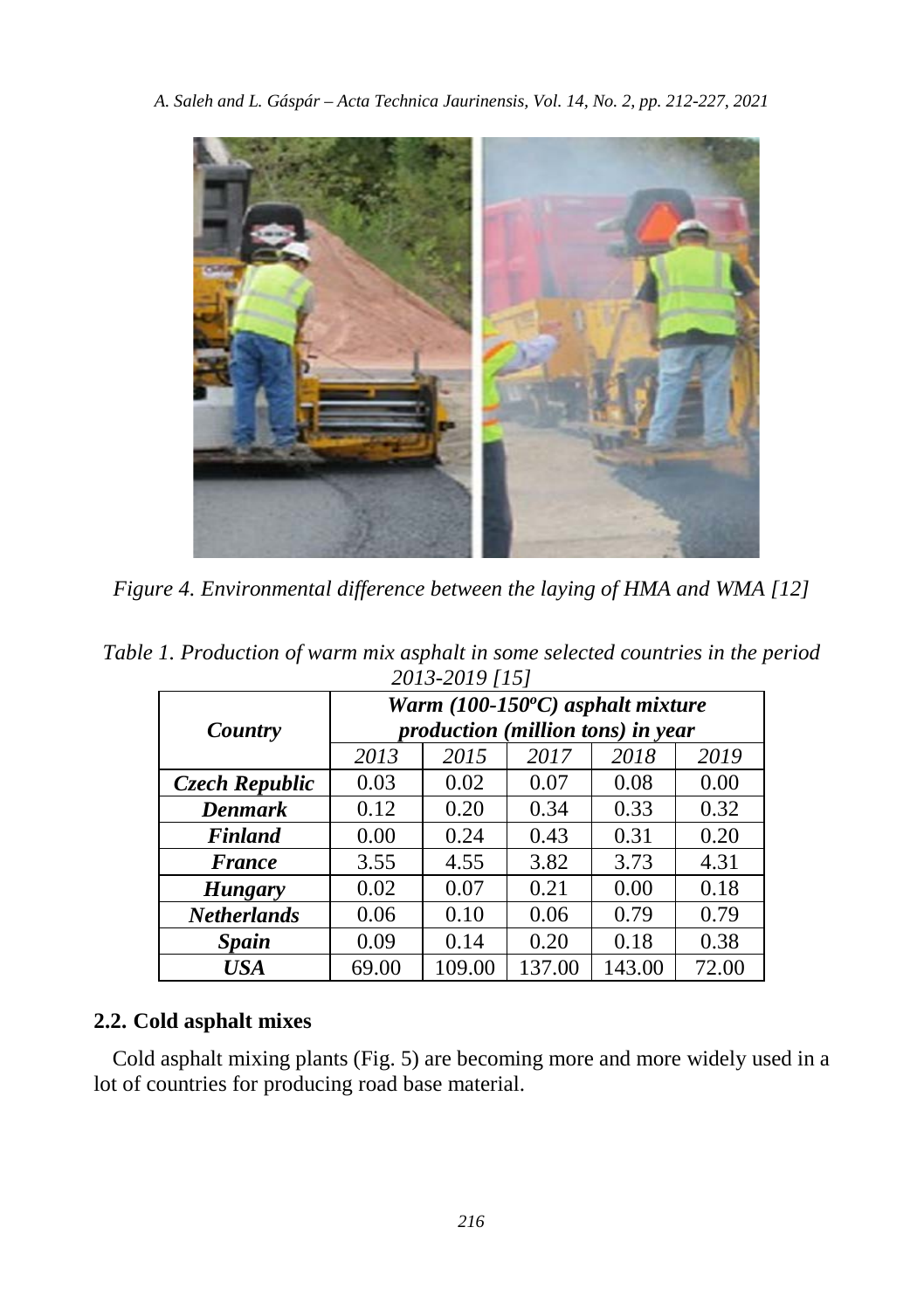

*Figure 5. Cold asphalt mixing plant [16]*

The initial, operating and maintenance costs of this kind of plant are low, because there is no heating or dust collection; so the unit cost of cold asphalt mix is much below that of HMA. However, it is an important requirement that pre-graded, single size aggregates must be used for the production of high quality cold asphalt material [16].

As a binder of cold mix asphalt mixtures produced in these kinds of plants either foamed bitumen or bituminous emulsion is used,

The benefits of cold mix plants are as follows [17]:

- Low initial cost of equipment
- Low maintenance and operating costs
- Low unit cost of cold asphalt mixture produced
- Minimizing the environmental impact since no aggregate heating and drying are needed
- Ease of achieving high capabilities
- No waste materials
- RAP can be also used.

Table 2 presents the production of cold mix asphalt in some selected countries in the period 2011-2019 [15].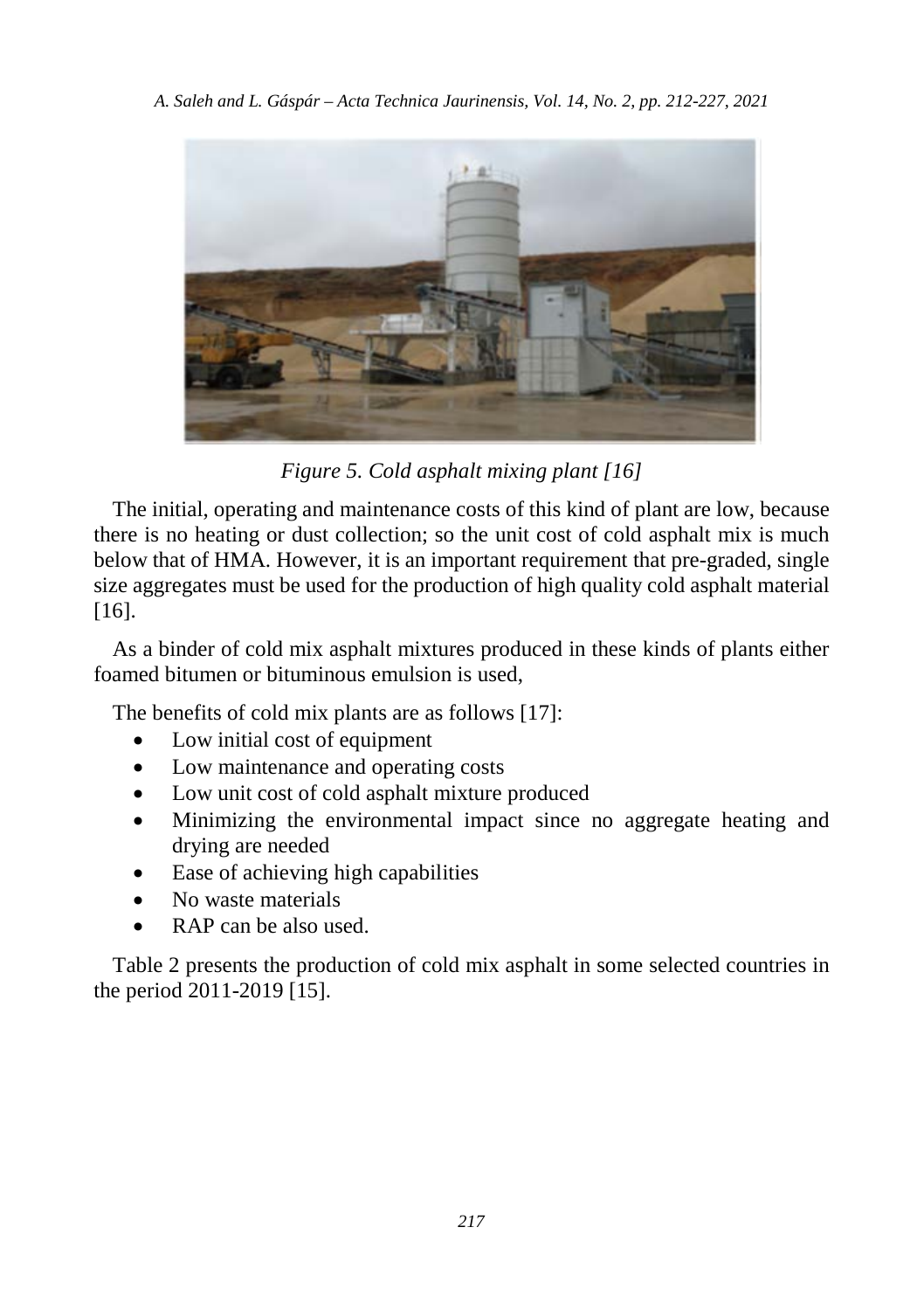| $2011 - 20191191$ |                                                                                        |         |         |         |         |  |
|-------------------|----------------------------------------------------------------------------------------|---------|---------|---------|---------|--|
|                   | Cold (below $50^{\circ}$ C), asphalt mixture production<br>(thousand tons) in the year |         |         |         |         |  |
| Country           |                                                                                        |         |         |         |         |  |
|                   | 2011                                                                                   | 2013    | 2015    | 2017    | 2019    |  |
|                   |                                                                                        |         |         |         |         |  |
| <i>Czech</i>      | 9.9                                                                                    | 9.6     | 5.4     | 4.0     | 6.0     |  |
| Republic          |                                                                                        |         |         |         |         |  |
| <b>France</b>     | 1,600.0                                                                                | 1,550.0 | 1,808.0 | 1,977.0 | 1,672.0 |  |
| <b>Hungary</b>    | 40.0                                                                                   | 58.8    | 60.0    | 50.0    | 60.0    |  |
| Slovakia          | 3.0                                                                                    | 0.0     | 1.0     | 1.0     | 3.0     |  |
| <b>Spain</b>      | 200.0                                                                                  | 86.7    | 94.0    | 80.0    | 110.0   |  |
| Turkey            | 1.020.0                                                                                | 1,050.0 | 783.0   | 1.048.0 | 905.0   |  |

*Table 2. Production of cold mix asphalt in some selected countries in the period 2011-2019[15]*

# **3. Usages RAP material**

When using cold and warm bitumen mixtures, there is a possibility not only to reduce the energy needed but also less new aggregate is necessary if RAP materials are applied in a "conventional" or a foamed bitumen asphalt mixture. The following asphalt mixing plant types could be suitable for the use of reclaimed asphalt pavement material.

#### **3.1. Drum mix plant**

In a drum mix plant, 15-20% of RAP can be added by an enforcement mounted around the rotating cylinder at the start of the mixing zone. Diameters of RAP grain sizes should be less than 30mm. It is fed into a hopper that is a ramp through a variable speed feeder, and onto a RAP conveyor belt [18].

The new aggregates are heated in the drying and heating section, then the RAP is mixed with the new aggregates, the filler and the bitumen are in the mixing section [19]. The percentage of RAP is limited due to the production of fumes or blue smoke when the RAP is mixed with the superheated new aggregates.

#### **3.2. Counter flow drum mix plants**

In a counter flow drum mix plant, max. 60% RAP materials with diameters not exceeding 30mm can be used. The reclaimed material is fed into the rotating drum through a collar wrapped around the drum, then the aggregate is heated to a high temperature to allow heat transfer to the RAP, and removing any moisture present in the RAP, then the combined mixture is heated. RAP fumes are extracted by a fan [20].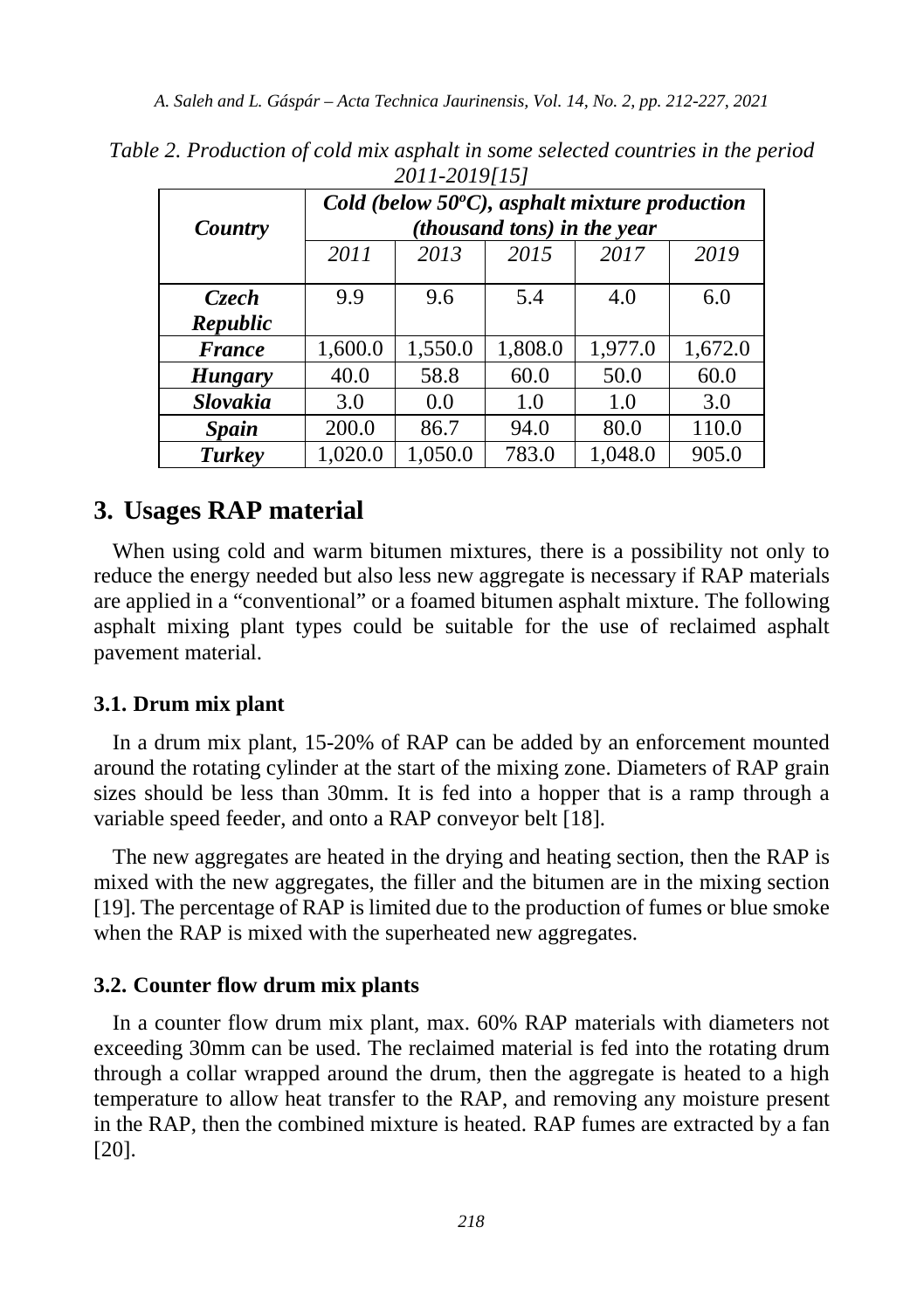Table 3 presents the total quantity and application shares of RAP materials in some European countries in 2019 [15].

| Country         | All               | $E$ <i>uropeun countries in 2017</i> [10]<br>% of RAP used in |         |              |
|-----------------|-------------------|---------------------------------------------------------------|---------|--------------|
|                 | available         | <i>hot</i>                                                    | on-site | plant        |
|                 | <b>RAP</b>        | and                                                           | cold    | cold         |
|                 | <i>(million</i> ) | warm                                                          | asphalt | asphalt      |
|                 | tons)             | asphalt                                                       |         |              |
| <b>Belgium</b>  | 1.64              | 79                                                            | 0       | 0            |
| Croatia         | 0.21              | 35                                                            | 2.5     | no data      |
| Czech           | 2.80              | 14                                                            | 25      | 0            |
| Republic        |                   |                                                               |         |              |
| <b>Finland</b>  | 1.50              | 100                                                           | 0       | 0            |
| <b>Germany</b>  | 13.40             | 82                                                            | 0       | 0            |
| <b>Hungary</b>  | 0.15              | 98                                                            |         | 1            |
| <b>Norway</b>   | 1.17              | 28                                                            | 0       | $\mathbf{1}$ |
| Romania         | 0.61              | 0                                                             | 5       | 0            |
| <b>Slovakia</b> | 0.16              | 40                                                            | 48      | 0            |
| <b>Slovenia</b> | 0.15              | 23                                                            | 10      | 0            |
| <b>Spain</b>    | 1.49              | 0.1                                                           |         | 6            |

*Table 3. The total quantities and application shares of RAP materials in some European countries in 2019 [15]*

# **4. Laboratory tests on RAP materials and foamed bitumen**

A laboratory test series was carried out to determine the influence of various RAPcontent and the use of foamed bitumen binder on the Marshall-stability value of asphalt mixtures [21]. Some of the test results will be presented.

# **4.1. Aggregates**

In the test series, five mixture types with different RAP materials percentage in aggregate were used, as follows:

- Type  $(A)$  100% new aggregate.
- Type  $(B)$  75% new aggregate  $+ 25\%$  RAP.
- Type  $(C)$  50% new aggregate + 50% RAP.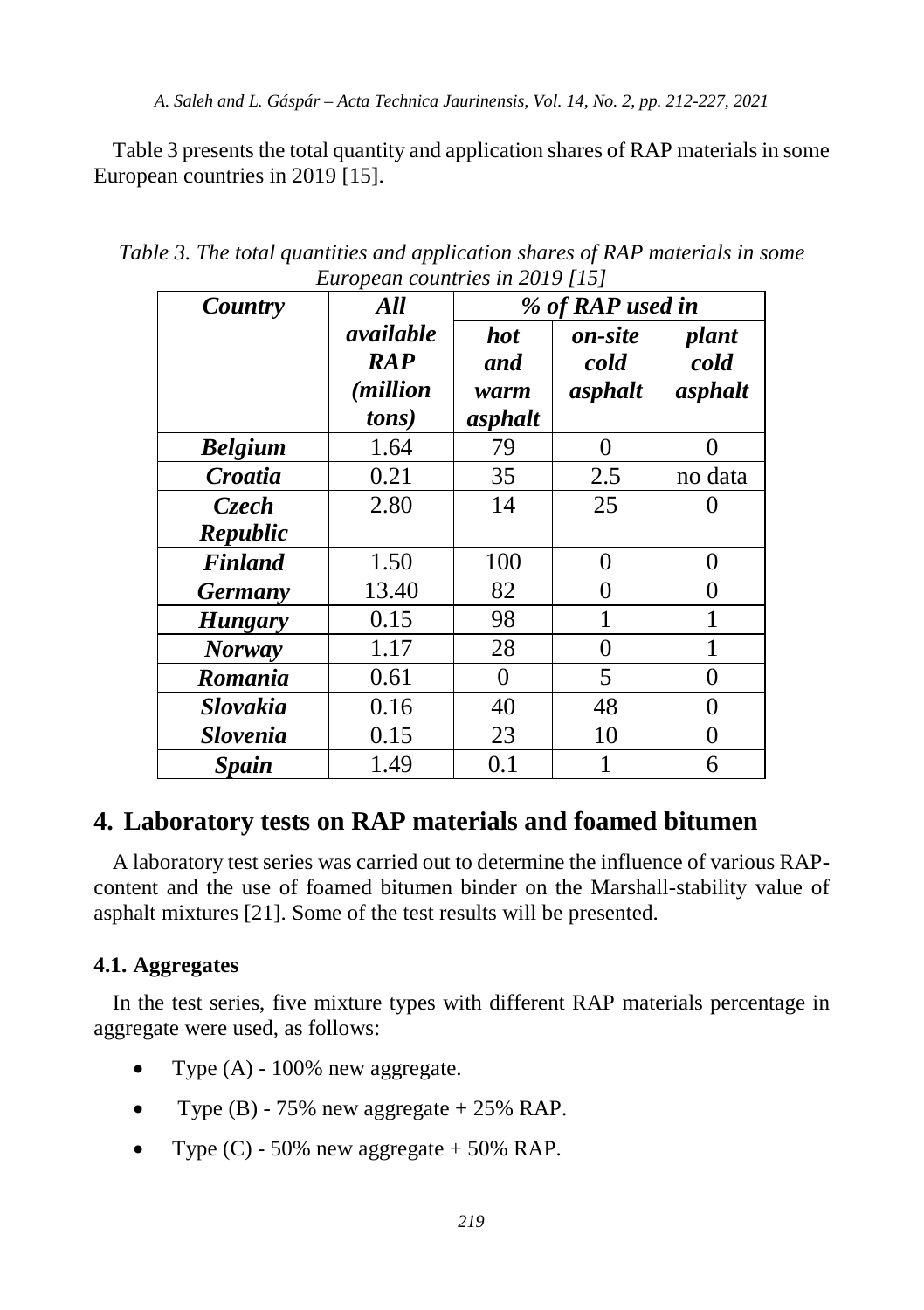- Type (D) 25% new aggregate  $+ 75\%$  RAP.
- Type (E) 100% RAP.

All of the aggregate variants had been pre-calibrated according to standard test methods for particle size distribution as shown in Fig. 6, before they were used to produce "**conventional**" HMA mixtures and foamed bitumen mixtures.



*Figure 6. Gradation limits for checking aggregate variants [21]*

### **4.2. Bituminous binder**

The bitumen used as binder in producing HMA and foam bitumen asphalt mixtures had the characteristics are shown in Table 4.

| Twore <i>is</i> characteristics of lest stration |                                    |                            |  |  |  |
|--------------------------------------------------|------------------------------------|----------------------------|--|--|--|
| <b>Laboratory test</b>                           | <b>Before loss of heating test</b> | After loss of heating test |  |  |  |
| Penetration (0.1 mm)                             | .n                                 |                            |  |  |  |
| Softening point $(C)$                            | 49                                 |                            |  |  |  |
| Ductility (cm)                                   | 153                                | 112                        |  |  |  |
| Loss of heating $(\%)$                           |                                    | .) C                       |  |  |  |

*Table 4. Characteristics of test bitumen*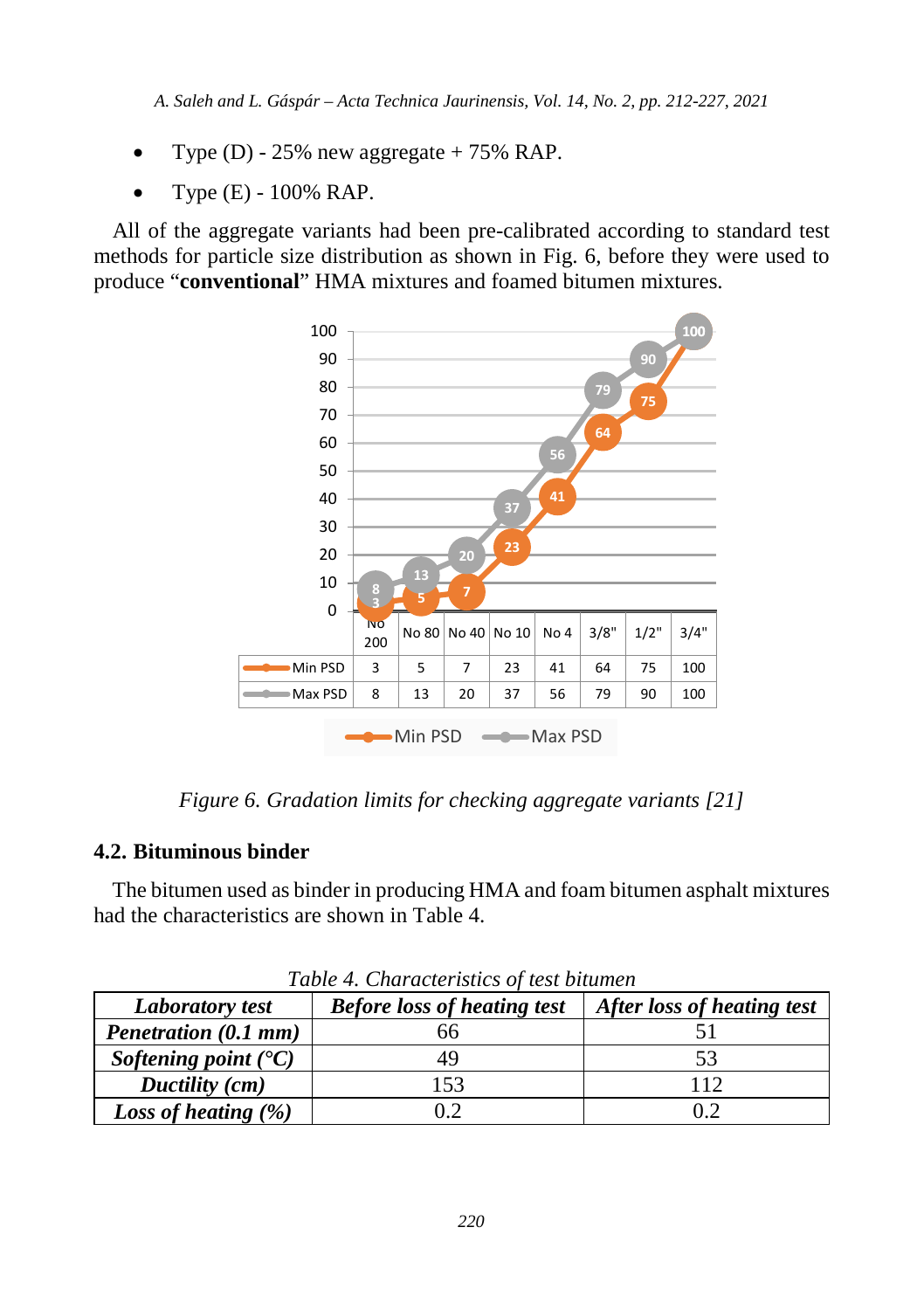### 4.2.1."Conventional" hot mix asphalt (HMA) mixtures

The HMA mixtures were produced using 5% by weight bitumen as binder. The specimens for stability measurement were made by Marshall-method, in a cylindrical mold with a diameter of 4 inches (about 100mm) and a height of 2.5 inches (about 63mm) –. The samples were stacked inside the mold with a hammer weighing 10 pounds (about 4.5 kg) freely falling from a height of 18 inches (about 450mm), where the sample is stacked on both sides by 75 blows.

Fig. 7 presents the Marshall-stability (an important performance prediction measure) results, while Fig. 8 shows the VFb (voids filled with bitumen) results of the 5 HMA variants listed in point 4.1.



*Figure 7. Marshall-stability results (kg) of 5 HMA variants*



*Figure 8. VFb (voids filled with bitumen) results (vol%) of 5 HMA variants* 4.2.2. Foamed bitumen bound asphalt mixtures

The foamed bitumen bound asphalt mixtures were produced using 2.5% by weight foamed bitumen as binder.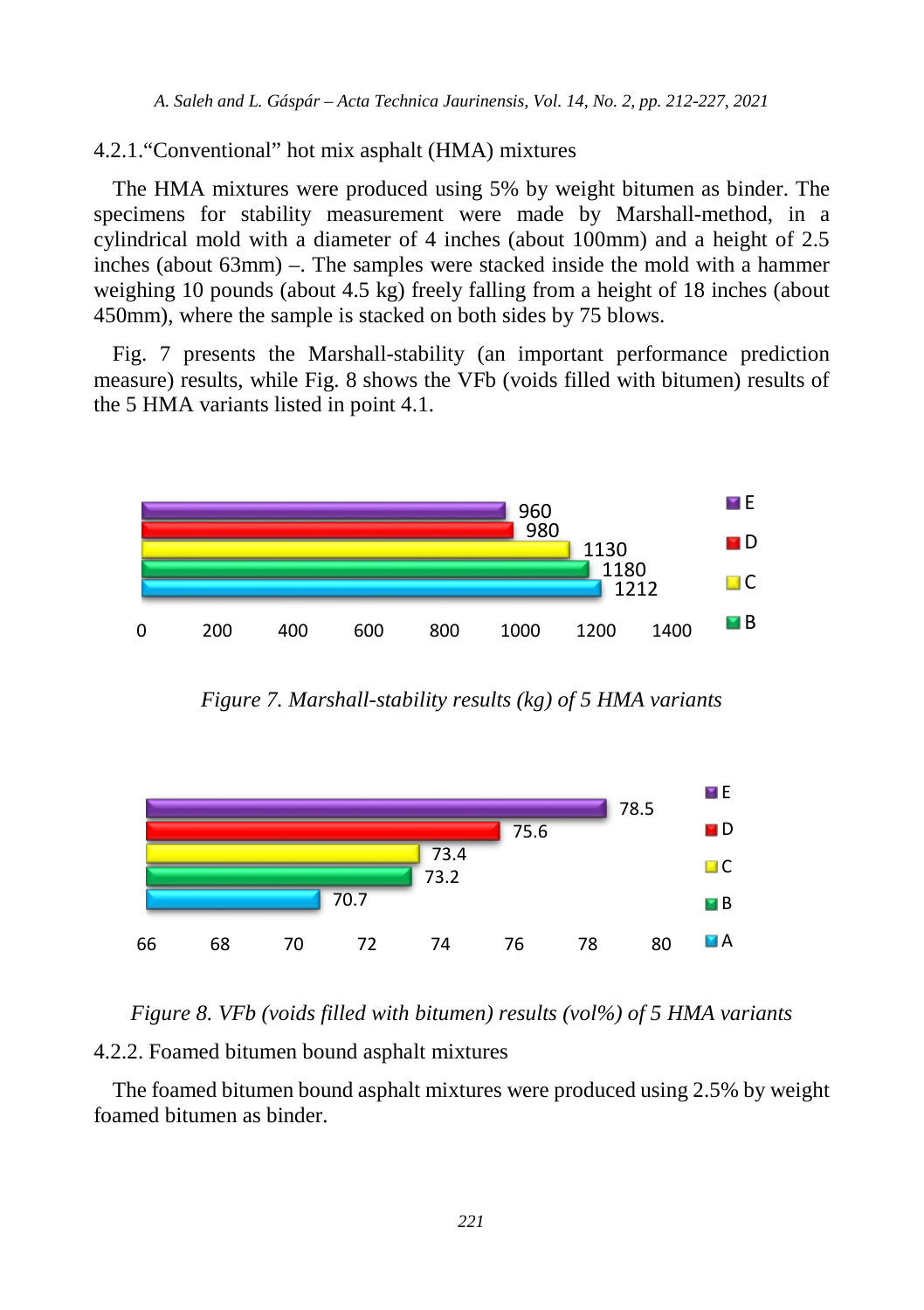Fig. 9 presents the Marshall-stability results of the 5 foamed bitumen asphalt variants listed in point 4.1.



*Figure 9. Marshall-stability (kg) results of 5 foamed bitumen asphalt variants*

# **5. Discussion**

Fig. 10 shows that the chosen gradation limits were away from the restricted zone [22], thus, the dust proportion values would not effect on the mixture. Several studies state that the restricted zone has a considerable negative effect on the rutting performance of asphalt mixtures [23].



*Figure 10. Gradation outside the restricted zone*

Fig. 7 shows that the Marshall-stability values decrease with increasing RAP materials share, because the residual bitumen in the reclaimed asphalt pavement increases the Marshall-flow value in the mixture resulting lower cohesion, thus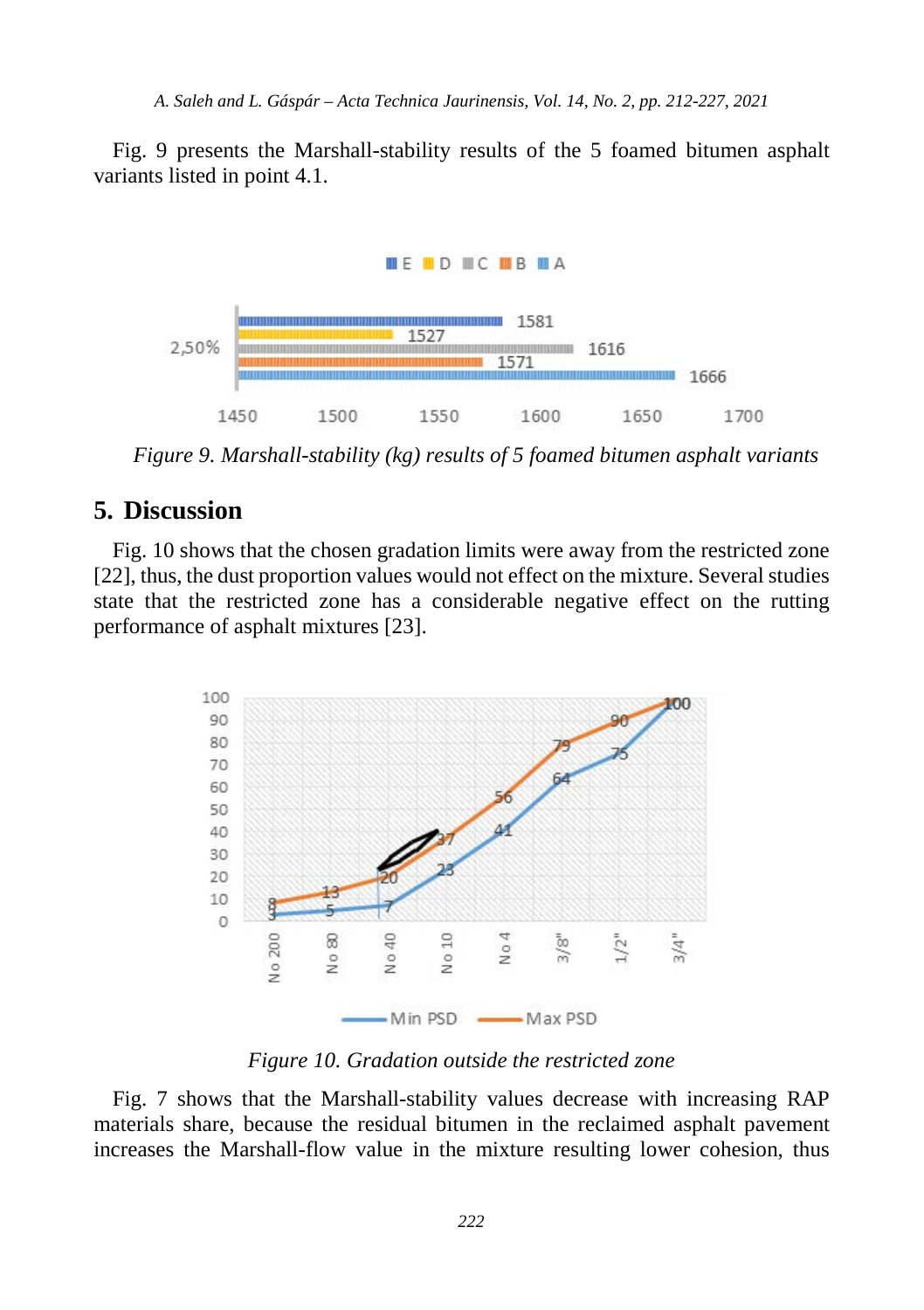dissociation takes place in the asphalt mixture reducing its stability. Fig. 8 illustrates that voids filled with bitumen are increased with higher RAP-share. This tendency can be explained by the residual bitumen in the reclaimed asphalt pavement that increases the quantity of bitumen in the mixture. Consequently, the total asphalt binder would be unable to hold aggregate in place – segregation of the mix during construction could occur – resulting in too low in-place density.

Fig. 11 presents that the Marshall-stability values are considerably increased due to fact that the asphalt mixture is made at lower temperatures, so the residual bitumen in the RAP increases the hardness of the asphalt mixture. In addition to it, the aggregate grains covered with bitumen provide a suitable surface for sticking to the foam at ambient temperature resulting a rather stable mixture. It can be quantified in the relatively high Marshall-stability values measured.



*Figure 11. Comparison of the Marshall-stability values of HMA and foamed asphalt mixture*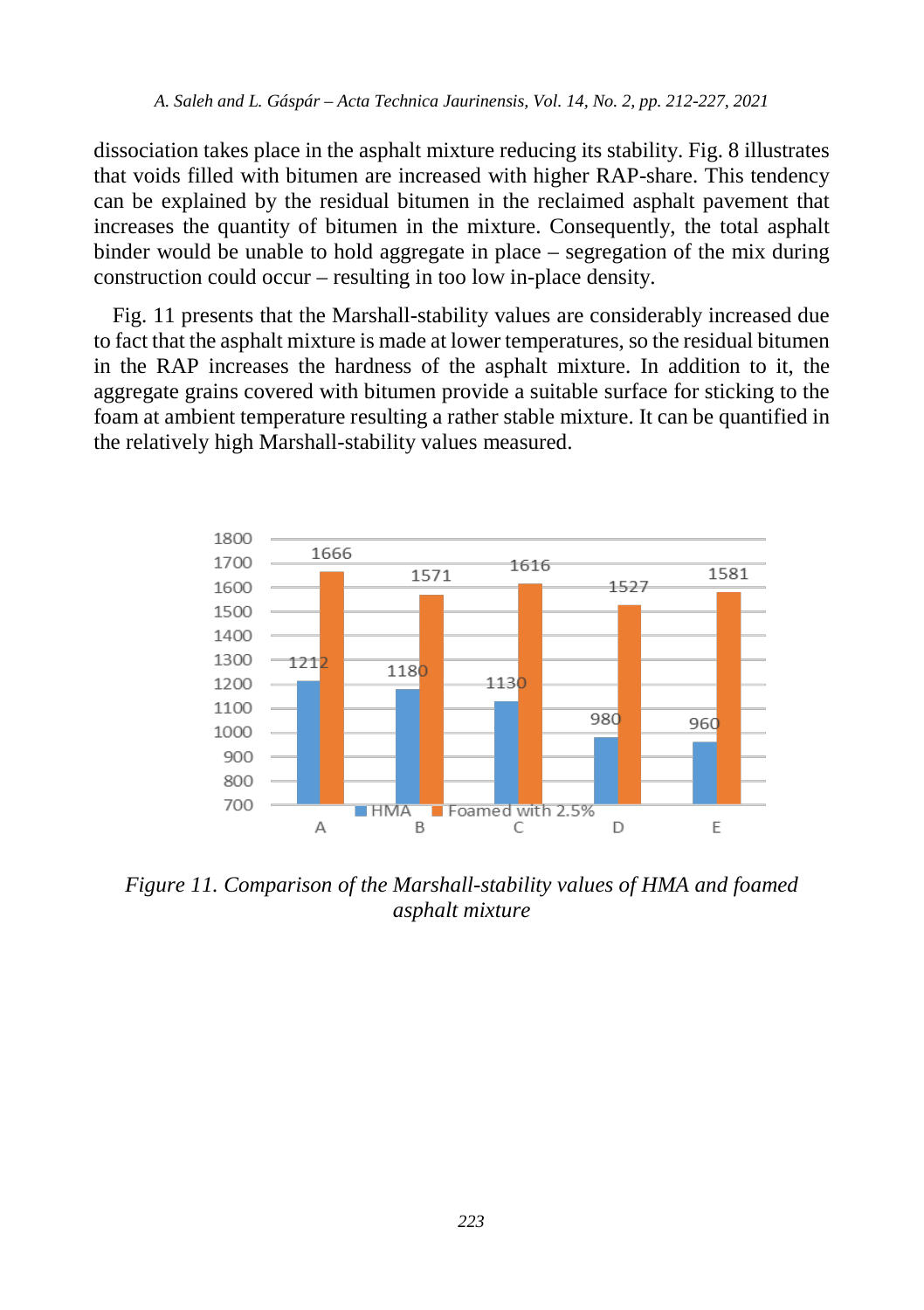# **6. Concluding remarks**

Environmental safety related to asphalt mixing plants has been a growing concern due to the high temperature of asphalt mixture production resulting in a lot of energy used and much air pollutants released. That is why many research works have been concentrated on the reduction of asphalt mixing temperature by using warm, half-warm and cold mixtures all over the world. One of the most successful relevant research directions is the application of foamed bitumen as a binder of asphalt mixture, besides an important environment-friendly research area is the use of RAP (reclaimed asphalt pavement materials) in new asphalt mixtures.

In this paper, it was introduced that the hot mix asphalt mixtures bound by foamed bitumen and containing RAP materials provides a good workability, in comparison to "conventional" hot mix asphalt mixtures. However, producing foamed bitumen needs special technological steps before using it as asphalt binder. Nevertheless, the use of RAP materials in a new asphalt mixture has several economic-ecological advantages, among others, reduction in the construction costs; much lower greenhouse gas emissions by eliminating the significant fuel consumption required to acquire and process raw materials for "virgin" mix; preservation of the limited resources of stone, sand and gravel; ensuring at least as high quality as the "conventional" asphalt mixture has. The results of a laboratory test series showed in the point 4 of present paper prove that adding RAP materials in a growing proportion increases the Marshall-stability value (an important performance prediction measure) of the mixture. The continuation of the research work mentioned would concentrate on the development of a performance optimizing mathematical model for the clarification of the relationship between the variables of bitumen foaming process.

# **References**

- [1] N. Hunter, A. Self, J. Read, *The Shell Bitumen Handbook*. Sixth Edition, Shell International Petroleum Company Ltd., (2015) 762 p.
- [2] W. Barthel, J. P. Marchand, M. Von Devivere, Warm asphalt mixes by adding a synthetic zeolite, *Proceedings of the 3rd Eurasphalt and Eurobitume Congress, Vienna, May 2004*, (1) (2004) pp 1241-1249.
- [3] J. D'Angelo, E. Harm et al., Warm-mix asphalt: European practice. Federal Highway Administration, Washington, DC, Technical Report FHWA-PL-08- 007, (2008) 72 p.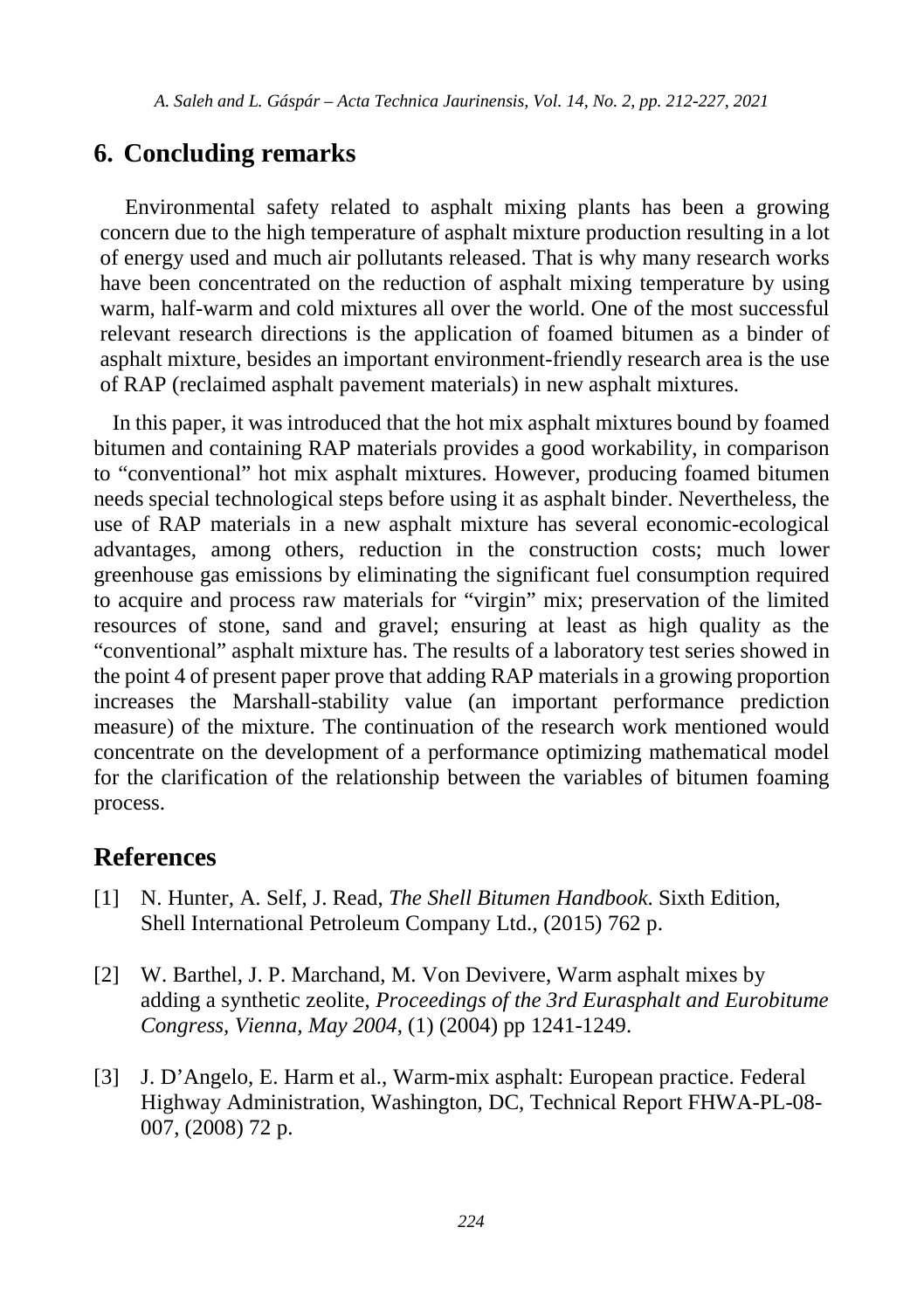- [4] V. Garcia, N. Fann et al., Assessing the Public Health Impact of Regional-Scale Air Quality Regulations, EM: Air and Waste Management Association's Magazine for Environmental Managers. Air & Waste Management Association, Pittsburgh, PA, (2008) pp. 25-30.
- [5] D. Newcomb, An Introduction to Warm Mix Asphalt, National Asphalt Pavement Association, Lanham, MD, (2010) 7 p.
- [6] A. Almeida-Costa, A. Benta, Economic and environmental im-pact study of warm mix asphalt compared to hot mix asphalt, *Journal of Cleaner Production* (112) (4) (2016) pp. 2308–2317.
- [7] A. Sharma and B. K. Lee, "Energy savings and reduction of  $CO<sub>2</sub>$  emission using  $Ca(OH)$ <sub>2</sub> incorporated zeolite as an add-itive for warm and hot mix asphalt production," *Energy* (136) (2017) pp. 142–150. doi: *https://doi.org/*10.1016/j.energy.2016.03.085
- [8] K. Kuna, G. Airey, N. Thom, Mix design considerations of foamed bitumen mixtures with reclaimed asphalt pavement material, *International Journal. of Pavement Engineering* (18) (10) (2017) pp. 902–915. doi: *https://doi.org/10.1080/10298436.2015.1126271*
- [9] R. Chandra, A. Veeraragavan, J. M. Krishnan, Evaluation of Mix Design Methods for Reclaimed Asphalt Pavement Mixes with Foamed Bitumen, *Procedia - Social Behavioral Sciences* (104) (2013) pp. 2–11.
- [10] M. del Carmen Rubio, F. Moreno et al., Comparative ana-lysis of emissions from the manufacture and use of hot and half-warm mix asphalt," *Journal of Cleaner Production* (41) (2013) pp. 1–6.
- [11] J. C. Nicholls, H. K. Bailey et al., Specification for Low Tem-perature Asphalt Mixtures, *TRL Published Project Report PPR666* (2013) 74 p.
- [12] L. You, Z. You et al., Assessment of nanoparticles disper-sion in asphalt during bubble escaping and bursting: Nano hydrated lime modified foamed asphalt, *Construction and Building Materials* (184) (2018) pp. 391–399. doi: *https://doi.org/*10.1016/j.conbuildmat.2018.06.234
- [13] S. Hauguel, Presentation to the Irish Branch of IAT, *Edinburgh, UK* ( 2013) 14 p.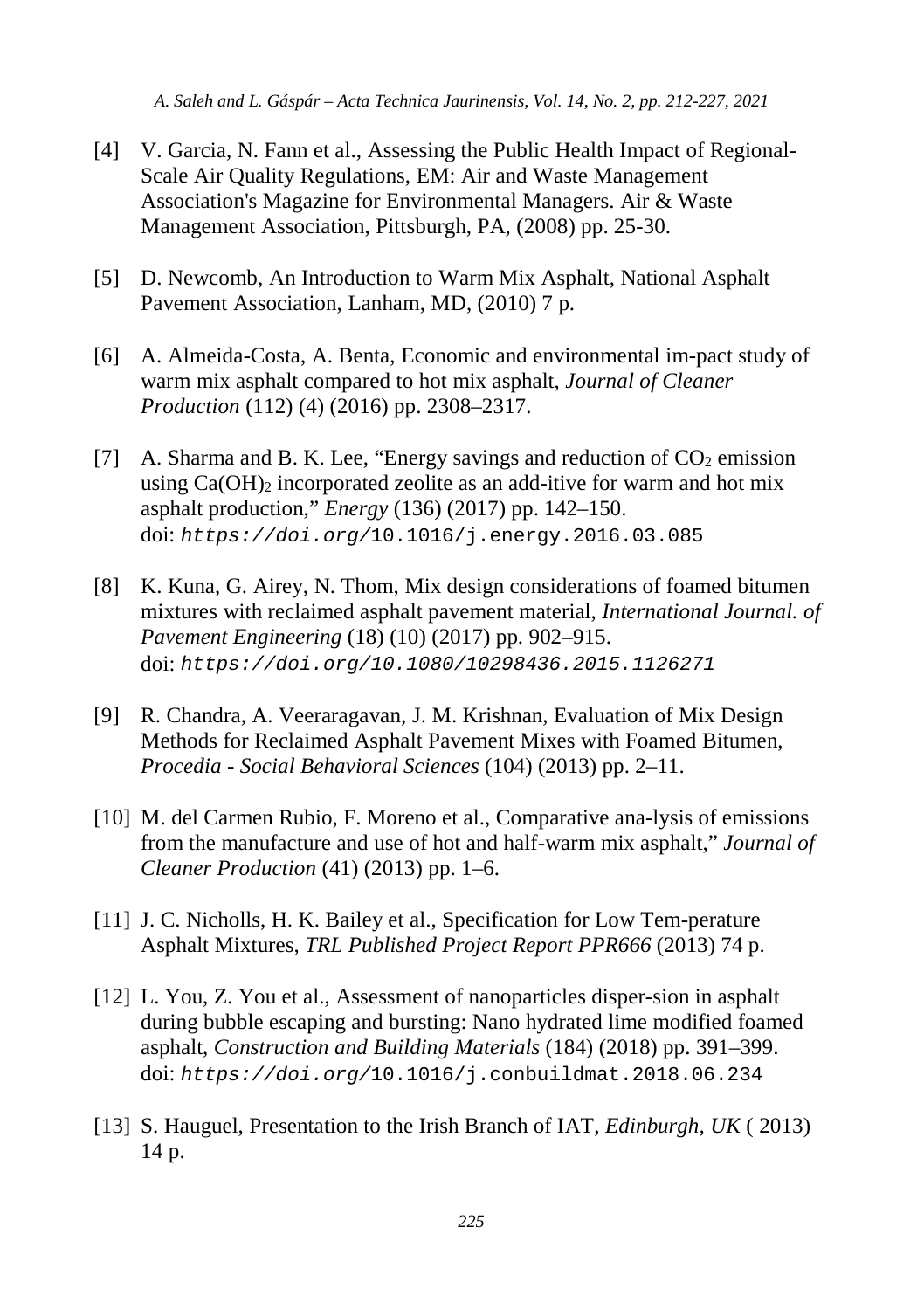- [14] R. Mohd Hasan, Z. You et al,.Characterizations of foamed asphalt binders prepared using combinations of physical and chemical foaming agents," *Construction and. Building Materials* (204) (2019) pp. 94–104. doi: *https://doi.org/*10.1016/j.conbuildmat.2019.01.156.
- [15] D. B. Sánchez, G. Airey et al., Effect of foaming technique and mixing temperature on the rheological characteristics of fine RAP-foamed bitumen mixtures, *Road Materials and Pavement Design* 21 (8) (2020) pp. 2143– 2159.
- [16] H. D. Lee, Y. Kim, Validation of mix design procedure for Cold In-Place Recycling with foamed asphalt, *4th Interna-tional Conference on Maintenance, Rehabilitation of Pave-ments and Technological Control MAIREPAV 2005*, (2005) pp. 1000–1010. doi: *https://doi.org/*10.1061/(asce)0899- 1561(2007)19:11(1000).
- [17] C. W. Schwartz, S. Khosravifar, Design and evaluation of foamed asphalt base materials, University of Maryland, Col-lege Park, MD, Technical Report MD-13-SP909B4E, (2013) 86 p.
- [18] H. Shao, L. Sun et al., A novel double-drum mixing technique for plant hot mix asphalt recycling with high reclaimed as-phalt pavement content and rejuvenator, *Construction and Building Materials* (134) (2017) pp. 236–244.
- [19] K. L. Pan, J. F. Gao, et al., The more important role of archaea than bacteria in nitrification of wastewater treatment plants in cold season despite their numerical relationships, *Water Research* (145) (2018) pp. 552–561.
- [20] M. Zaumanis, M. C. Cavalli, L. D. Poulikakos, Effect of rejuvenator addition location in plant on mechanical and chemical properties of RAP binder, *International Journal of Pavement Engineering* (21) (4) (2020) pp. 507–515. doi: *https://doi.org/*10.1080/10298436.2018.1492133.
- [21] A. Saleh, The possibility of design the asphalt mixture using foamed asphalt, *Tishreen Universit. Journal. - Engineering Sciences Series* (41) (3) (2019) URL http://journal.tishreen.edu.sy/index.php/engscnc/article/ view/8779.
- [22] J. Zhang, L. A. Cooley Jr. et al., Effect of Superpave defined restricted zone